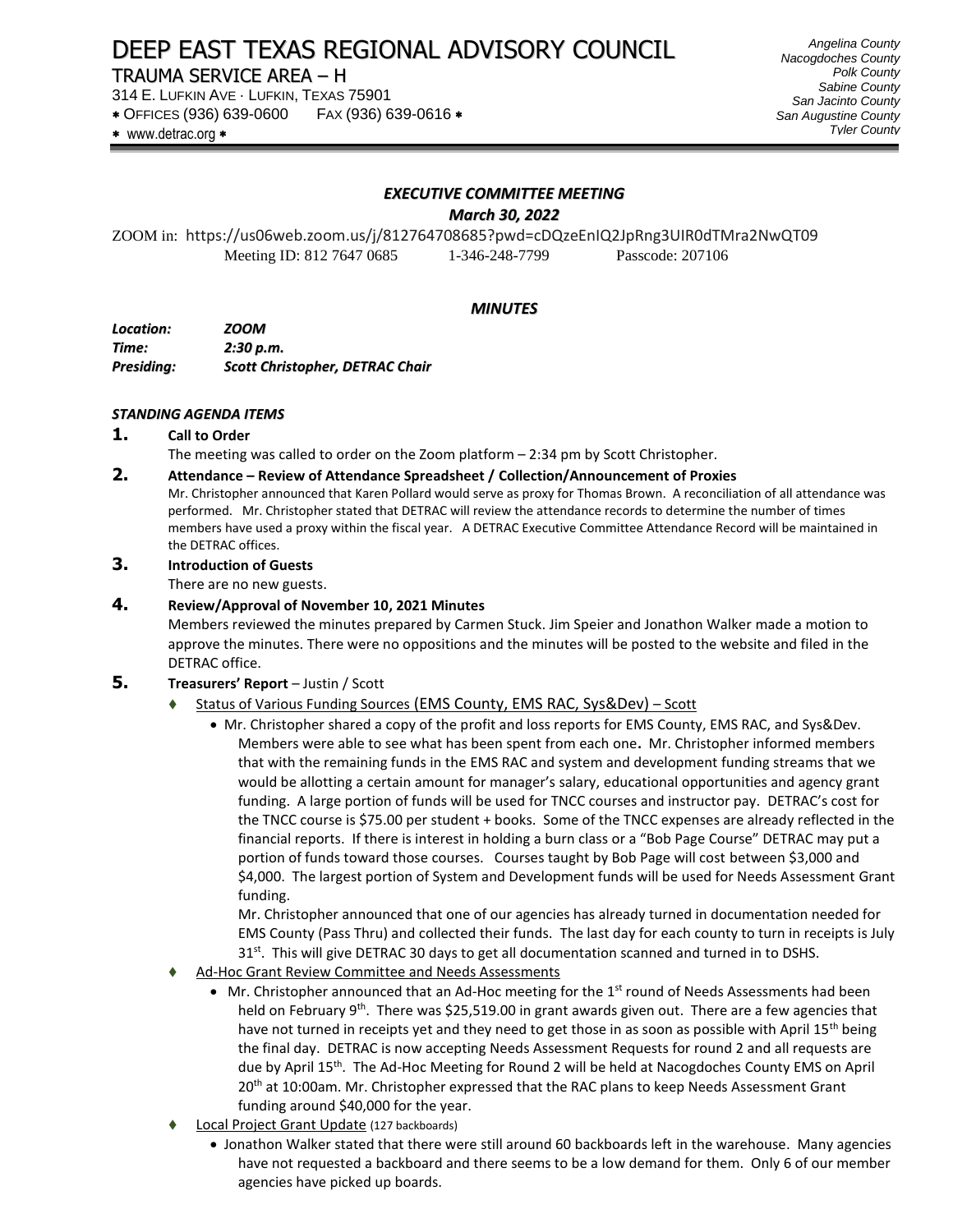# **6. Sub-Committee Planning**

- ⧫ Perinatal / Maternal-Child Jamie Lee
	- Ms. Jamie Lee announced that there will be a RAC Perinatal meeting at 4:00pm today. She will be discussing with her team that the state is looking for ED nurses that have experience working in Labor and Delivery to join a hypertension committee. DSHS has also stated that ER staff are to ask all female hypertension patients if they have given birth in the last 2-6 weeks in case there is a chance of hemorrhage.
	- Ms. Lee announced that Nacogdoches Memorial has a new Women's and Children's Director, Misha McCauley. Ms. McCauley is very excited to be at Nacogdoches Memorial and is planning to be involved in the RAC.
	- Ms. Lee informed the members that the Fetal Monitor Instructor course will take place in the next few months.
- ⧫ Pre-Hospital Chair Jonathan Walker

Mr. Walker announced that a continuing education course covering Sepsis has been emailed to all EMS agencies. Everyone who completes the course should email their test results to Jonathon and he will get their certificate sent to them.

⧫ Hospital Acute Care – Chair – Thomas Brown

Mr. Brown was unable to attend the meeting and Karen Pollard acted as his proxy. Ms. Pollard stated that there will be an Acute Care Meeting in 2 weeks and they will discuss burn practices.

Mr. Christopher informed everyone that DETRAC is included in SETRAC's burn plan. SETRAC has approximately 58 burn beds in our district. In the event that our area was to experience a disaster that resulted in a large amount of burn victims we need to be prepared to house them. Mr. Christopher asked the group if there was any interest in a course that would train nurses on how to deal with those victims.

Mark Brown stated that he is going to ask one of his nurses who recently took the course what she thought about it and report back to the group.

⧫ *HPP North Corridor – Stephen Bennett/ Michael Rankin / Gary Litton*

Mr. Bennett announced that there will be a functional exercise held on April  $12<sup>th</sup>$  and some of our area hospitals will be in attendance. The exercise will consist of 15-18 simulated patients arriving at the hospital. Nursing students will be helping with the simulation.

Mr. Christopher announced that the CEO for SETRAC, Darrell Pile, has retired and Lori Upton is the interim CEO until a replacement is hired.

Johnny Luman shared that Sabine County Hospital is considering holding an MCI Course in the fall. They will most likely make it a regional exercise or a functional course.

- ◆ PI / Physicians Advisory Scott Christopher Nothing to report at this time.
- ◆ Inj. Prev. /Education Shere Beguin

Ms. Beguin will be giving her report at today's General Assembly Meeting.

Mr. Christopher stated that 59 nurses attended the TNCC courses that were held by DETRAC. The Lufkin course had 23 students and the Nacogdoches course had 36. There are a few attendees that have not yet completed the test, but they have a few days left to get that finished. The courses offered were able to meet the hospitals demand at this time. Another TNCC course may be offered in December.

#### **OLD BUSINESS**

#### **7. Executive Board Activities / Report**

There are no new activities to report.

# **8. Trauma / Acute Care Regional Plan Announcements / Revisions**

Mr. Christopher announced that there is nothing to report at this time and that Carmen will inform the group of any updates as they come up.

**9. CISM Report** – Nothing new to report.

# **10. Bylaw Revisions**

Mr. Christopher informed the group about a conversation between him and Indra Hernandez with DSHS regarding unspent EMS County Funds. Mr. Christopher emailed Ms. Hernandez to see where the money would go in the event that a county was unable to spend their entire allotted amount and if it was able to go towards a RAC project or to another eligible provider. Ms. Hernandez replied that the eligible agency would have to give permission to the RAC to do so.

Justin Cude suggested that DETRAC create a written agreement for agencies to sign stating that they are surrendering the funds to the RAC if they are unable to spend them or have not met the required member criteria.